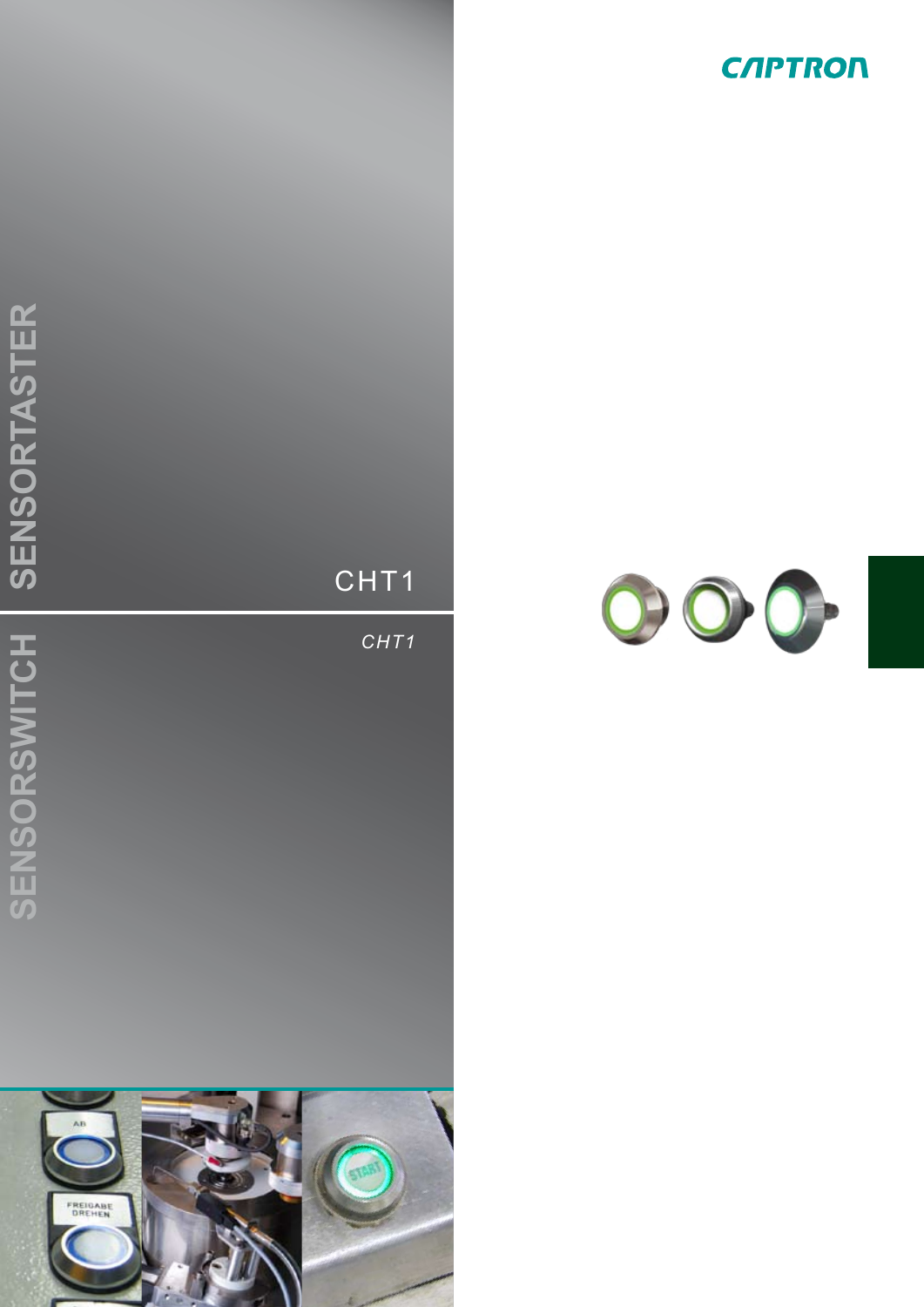# entwicklung des Unternehmens

# *development of the company*

Seit der Firmengründung 1983 hat sich CAPTRON darauf spezialisiert, die kapazitive Technologie in Sensoren für die Industrietechnik anzuwenden und zu vertreiben.

In den folgenden erfolgreichen Jahren wurde die Technologie weiterentwickelt bis sie 1994 in einem SENSOR*taster* erstmalig für die Verkehrstechnik verwirklicht wurde.

Seither bieten die Taster Millionen von Fahrgästen Tag für Tag eine einzigartige und konkurrenzlose Technologie.

Seit 2006 werden kapazitive SENSOR*taster* auch im Bereich Sicherheitstechnik im öffentlichen Verkehr erfolgreich eingesetzt, etwa in Notrufsäulen als Informations- und Notrufeinheit.

*Since its establishment in 1983, CAPTRON has been specialising in the utilisation and sale of capacitive technology in sensors for the industrial engineering branch.* 

*The technology was developed further over the successful years which followed until it was put into practise in a SENSORswitch for traffic engineering for the first time in 1994. Since then, millions of public transport passengers have profited from a unique and unrivalled technology day after day.*

*Capacitive SENSORswitches have also been in successful use in public transport safety engineering since 2006 in the form of an information and emergency call unit in emergency call posts.*





Alle Angaben ohne Gewähr • Änderungen vorbehalten • Stand 11/10 *All information subject to change • Stand 11/10*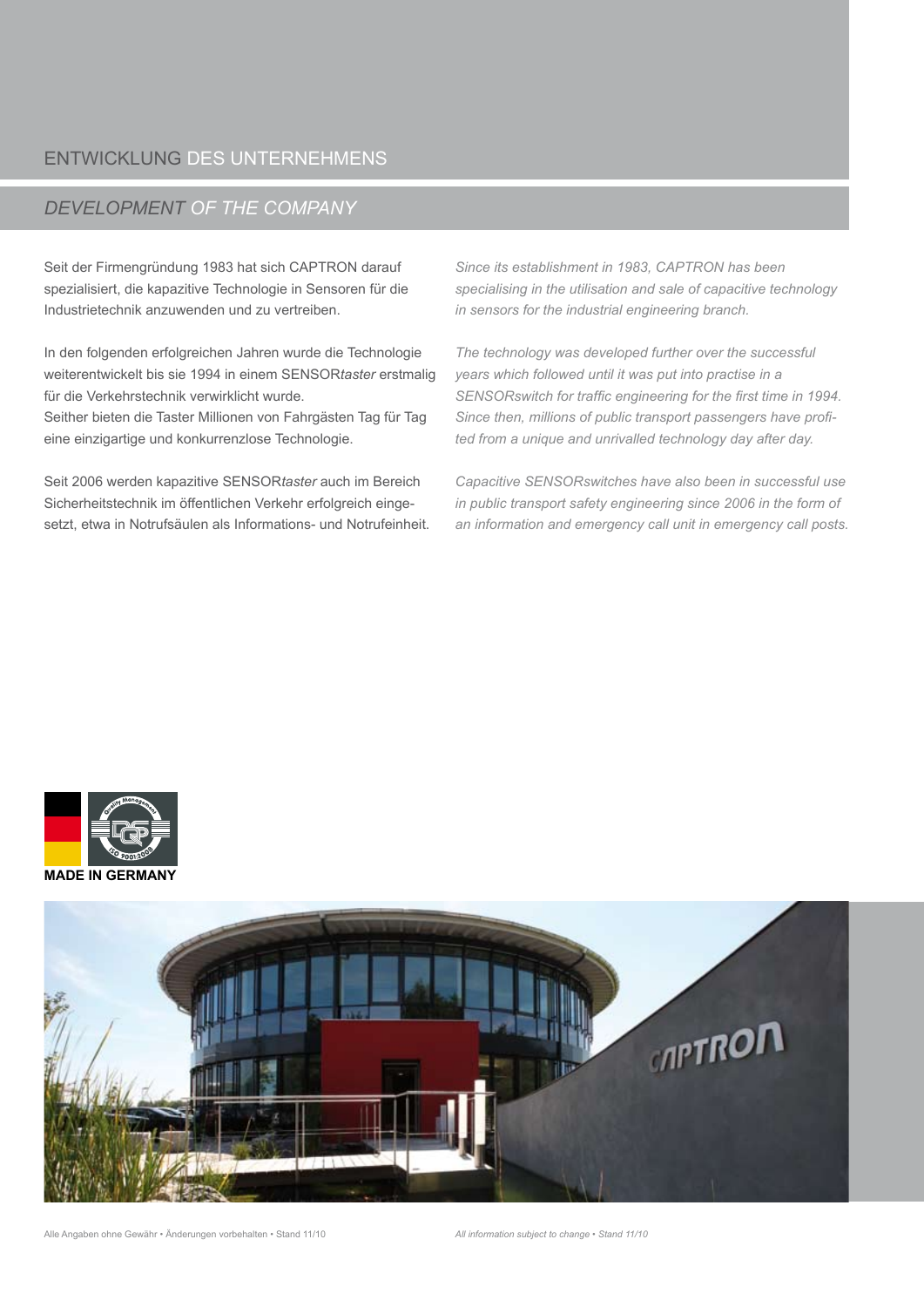| Einführung SENSORtaster CHT1            | Seite 04 |
|-----------------------------------------|----------|
| Introduction of the SENSORswitch CHT1   | Page 04  |
| Übersicht der Bauformen                 | Seite 06 |
| Summary of the mounting forms           | Page 06  |
| Funktionen der Taster                   | Seite 08 |
| <b>Functions of the switches</b>        | Page 08  |
| Technische Daten und Anschlussvarianten | Seite 10 |
| Technical data and connection versions  | Page 10  |

#### **CAPTRON Electronic GmbH**

D - 82140 Olching Tel.: +49 (0)8142 - 44 88 -0 Fax: +49 (0)8142 - 44 88 -100 info@captron.de

**www.captron.de**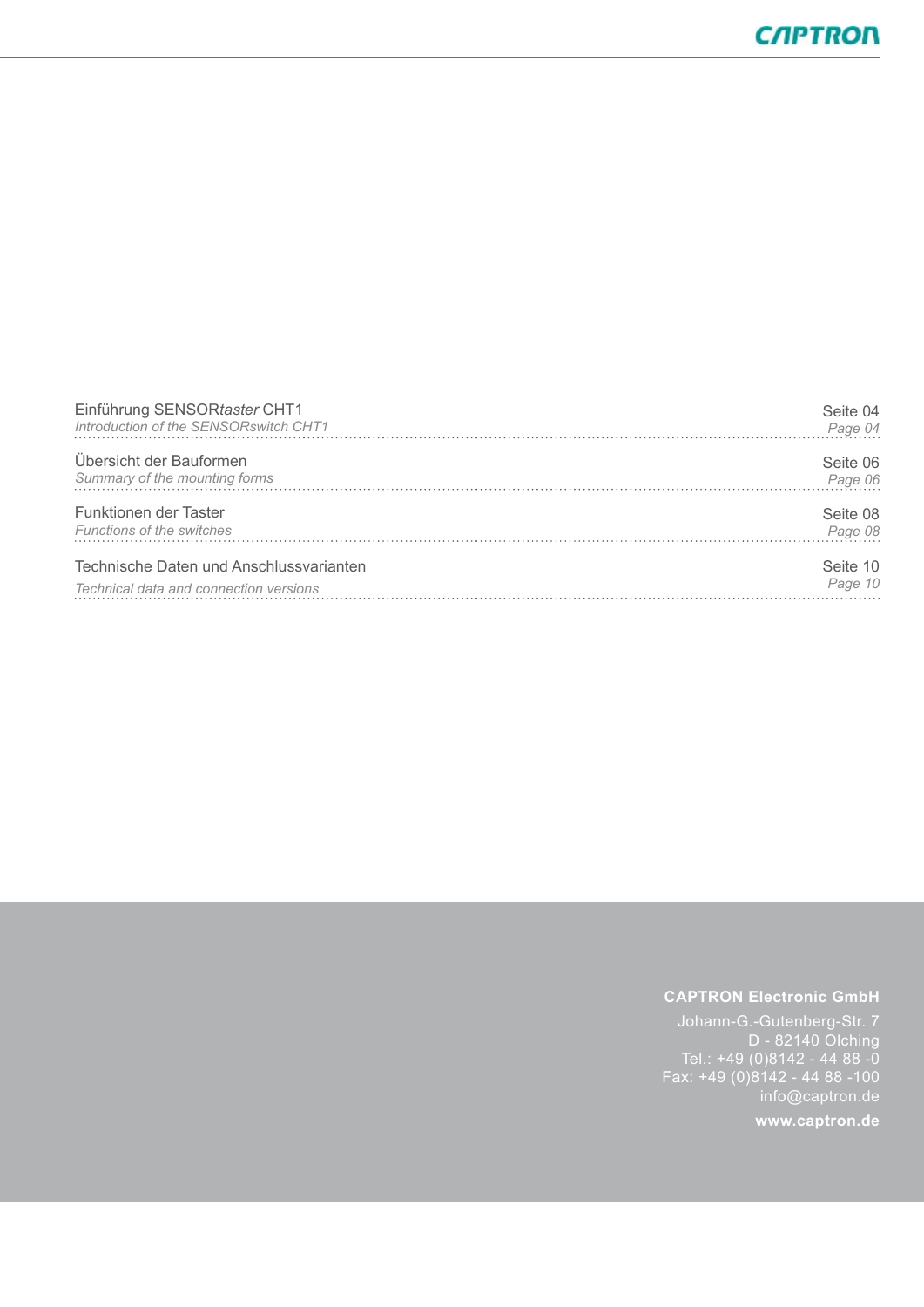# *introduction of the sensorswitch cht1*

#### • **Schaltet auf Berührung**

Hoher Bedienkomfort, kein Druck notwendig, besonders für Kinder, ältere Personen und Behinderte geeignet.

- **Optisch Rückmeldung** Zwei LED-Farbringe getrennt ansteuerbar.
- **Schlagfest vandalensicher** Schutzgrad IK08, kann durch Feuerzeugflammen u.Schläge auf die Tastfläche nicht zerstört werden.
- • **Hygienegerechte Ausführung** Nach DIN in Anlehnung an die Normen EN 1672-1/2.
- **100 % wasser- und öldicht** Schutzgrad IP69K, dampfstrahlfest, Sensor ist komplett mit Spezialgießharz vergossen.
- **Extrem lange Lebensdauer** Mehrere 100 Millionen Schaltspiele (Transistorausgang).

• *Touch control*

*No mechanical pressure required and therefore specifically suitable for children, the elderly and the disabled.*

- *Optical feedback Two LED-rings can be controlled separately.*
- *Highly shock-resistant The sensor can not be destroyed by lighter flames or severe blows.*
- *Hygiene-conforming model As per DIN EN 1672-1/2.*
- *100 % water & oil-proof Degrees of protection IP 69K, Sensor completely sealed in cast resin.*
- *Extensive service life More than 100 million hystereses (transistor output).*

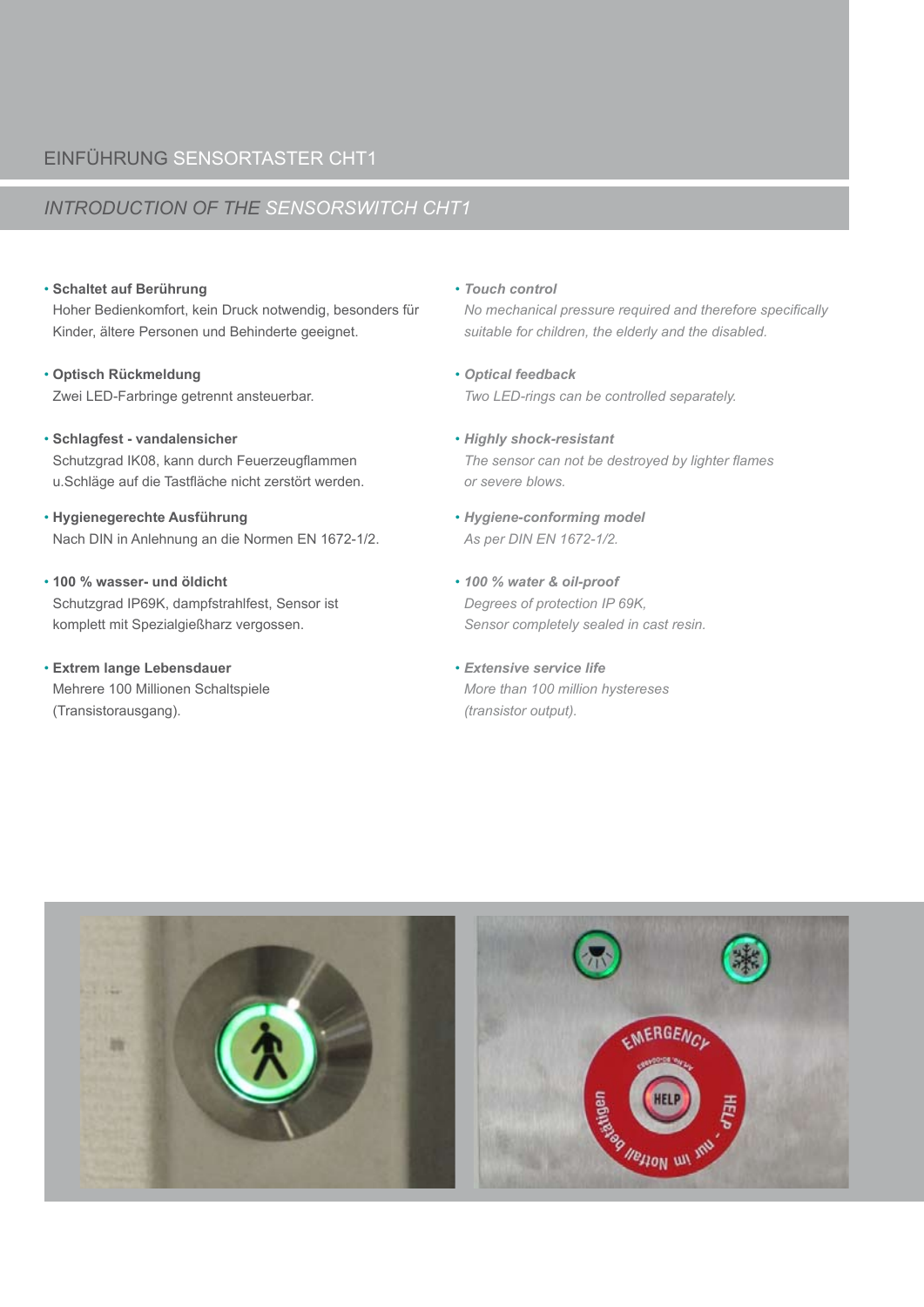# was bedeutet capselect für sie?

# *What does CAPselect mean for you?*

Unterschiedliche Anwendungen erfordern unterschiedliche Tastertypen. Sie entscheiden jetzt selbst welcher SENSOR*taster* CHT1 der richtige für Ihre Applikation ist – die Möglichkeiten sind fast unbegrenzt.

Da Sie sich aus diversen Bauformen, Funktionen und Anschlüssen einen CHT1 nach Ihren Wünschen zusammenstellen können, müssen keine Anwendungen und Schaltungen mehr auf den Taster ausgerichtet werden, sondern der Taster richtet sich nach Ihnen.

Wie stellen sie sich einen CHT1 zusammen? Ganz einfach! Wählen Sie zunächst die gewünschte Bauform – vom bündigen Einbau, über einen Aluring bis hin zu hygiengerechten Variante aus Edelstahl.

Jetzt entscheiden Sie aus über 20 Elektroniken von PNP bis Relais und ob Sie die LED-Ringe selber ansteuern wollen oder ob das automatisch erfolgen soll.

Nun bleibt nur noch Anschluß: M8, M12, Klemmleiste oder Litzen – entscheiden Sie!

Sie benötigen auch noch ein Symbol, dass die Funktion des Tasters in Ihrer Applikation am besten beschreibt? Vielleicht passt ja schon eines der Standardsymbole. Wenn nicht – fragen Sie uns! Und nun viel Spaß mit CAPselect für CHT1.

*Different applications require different types of switches. You now decide yourself which CHT1 SENSORswitch is the right one for your application – the possibilities are practically unlimited.*

*Since you can configure a CHT1 according to your requirements by selecting from a wide range of designs, functions and connections, the applications and circuits no longer have to be adapted to suit the switch – the switch is adapted to suit your applications and circuits.*

#### *How do you configure a CHT1?*

*It's simple! Firstly, select the desired design – from flush installations and aluminium rings through to hygienic stainless-steel variants.*

04/05

*You can now choose from over 20 electronic circuits – from PNP to relay – and decide whether you want to control the LED rings yourself or whether this should take place automatically.*

*All that's left now is the connection: M8, M12, terminal block or wires – the decision is yours!*

*You also need a symbol that best describes the function of the switch in your application? Perhaps one of the standard symbols is suitable. If not – just ask! We hope you enjoy using CAPselect for CHT1.*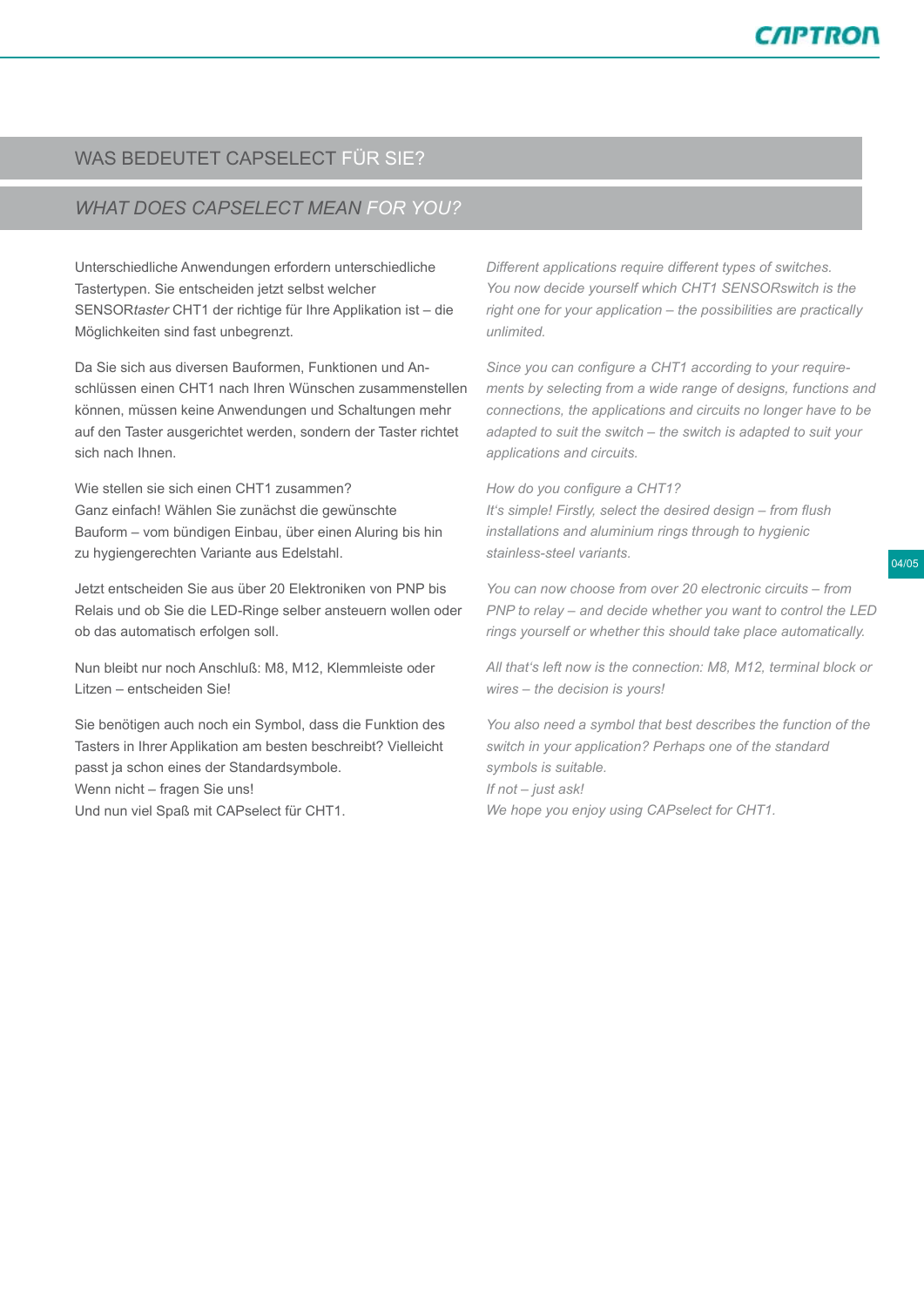# **ÜBERSICHT DER BAUFORMEN**

# **SUMMARY OF THE MOUNTING FORMS**

#### Rändelmutter zur Befestigung im Lieferumfang enthalten.

Knurled nut is included in the scope of delivery.

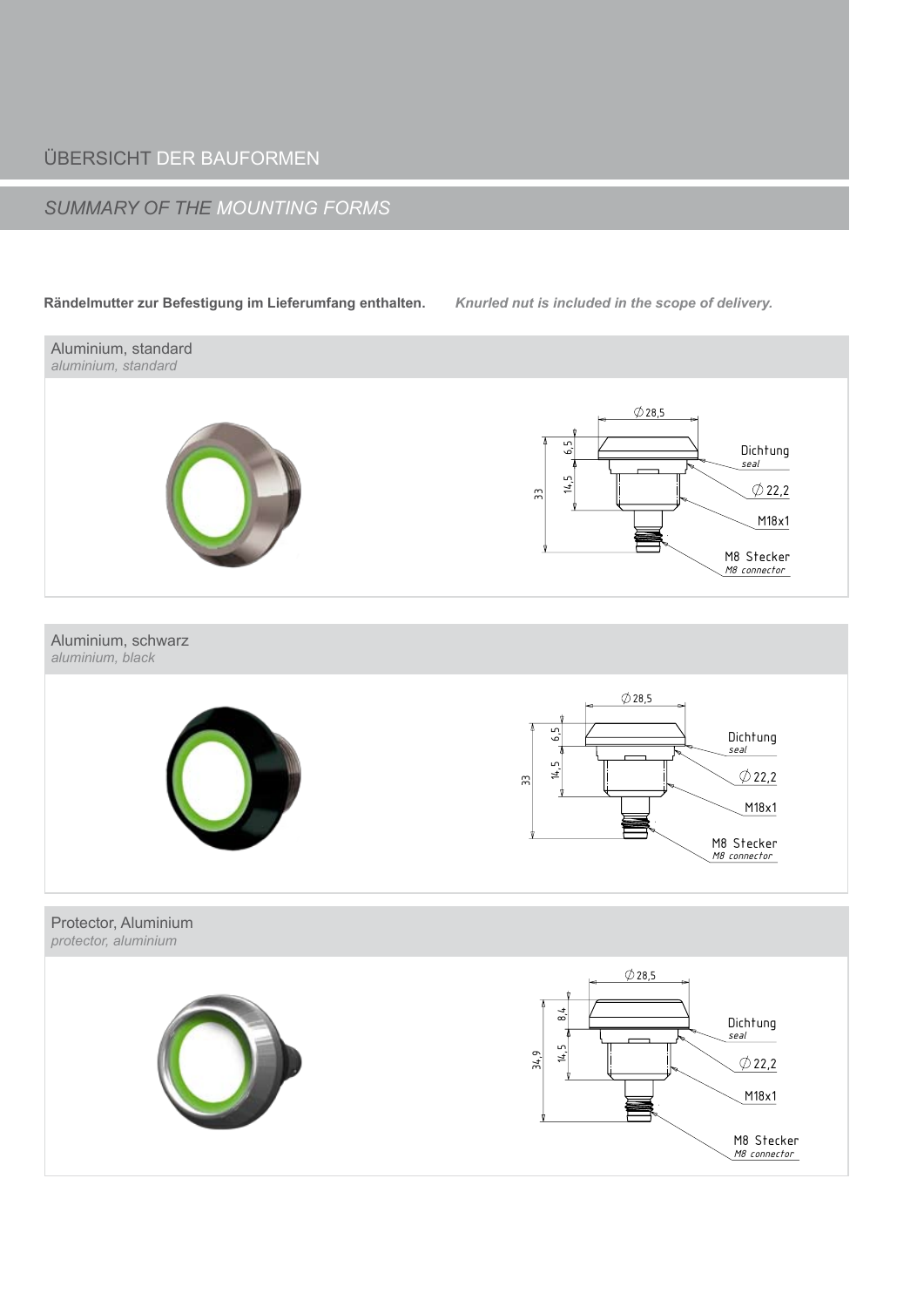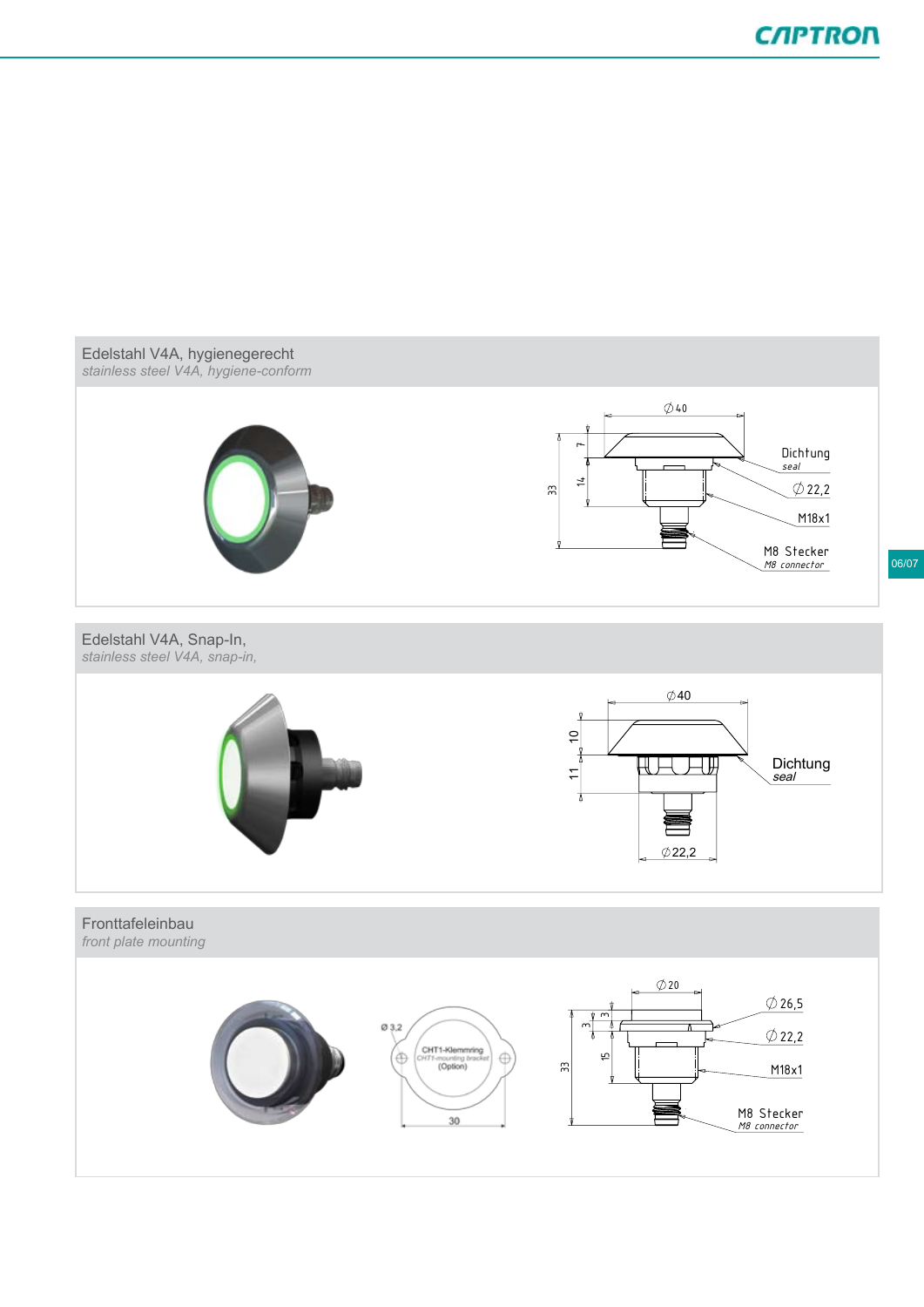# funktionen der taster

# *functions of the switches*

### **Beispiele der erhältlichen Funktionen AUTOMATIC, SEMI-AUTOMATIC, und MANUAL.**

AUTOMATIC (Beispiel 3 - pol.) *automatic (example 3 - pole)*

*Examples of available functions AUTOMATIC, SEMI-AUTOMATIC, MANUAL*



*The green LED turns off and the red LED lights up when the operating surface is touched.*



#### SEMI-AUTOMATIC (Beispiel 4 - pol.) *Semi-Automatic (example 4 - pole)*

Die grüne LED kann separat angesteuert werden. *The green LED can be controlled separately.*

# Wenn die Tastfläche berührt wird, geht die grüne LED aus und die rote LED leuchtet.

*The green LED turns off and the red LED lights up when the operating surface is touched.*



#### ManuAl (Beispiel 5 - pol.) *manual (example 5 - pole)*

Die grüne LED kann separat angesteuert werden. *The green LED can be controlled separately.*

Die rote LED kann separat angesteuert werden. *The red LED can be controlled separately.*

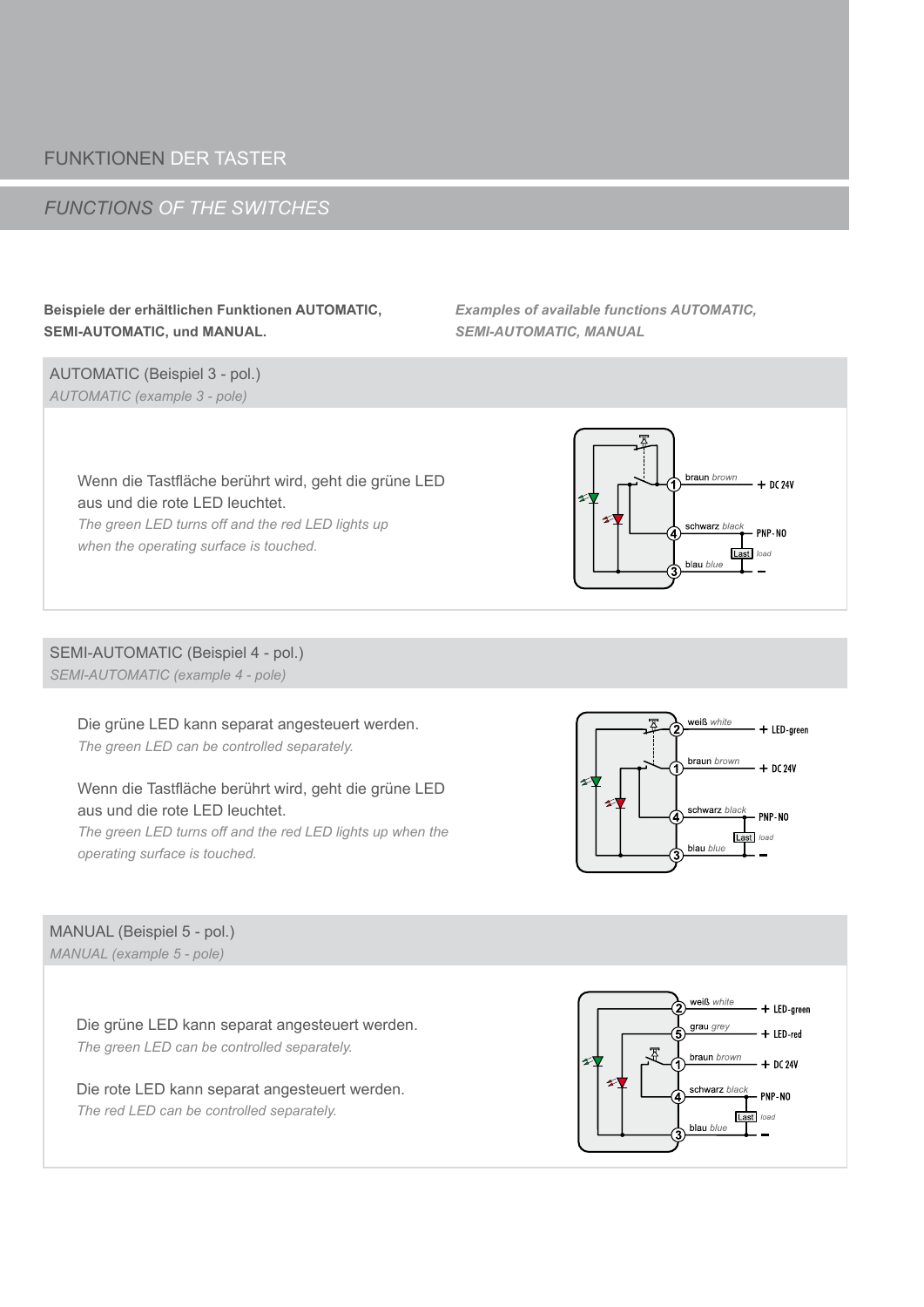#### Übersicht Funktionen *function overview*



Aufpreis + € 12,- (auf d-P-B-Version)

Aufpreis + € 17,- (auf d-P-B-Version)



#### AUTOMATIC SEMI-AUTOMATIC MANUAL  $B = \frac{1}{2}$



#### **MANUAL**



LED-green

**Theorytheraun brown brown brown brown**<br> **1** Further functions available on request.

 $\frac{1}{2}$ + Further functions available on requ Further functions available on request.

+

LED-green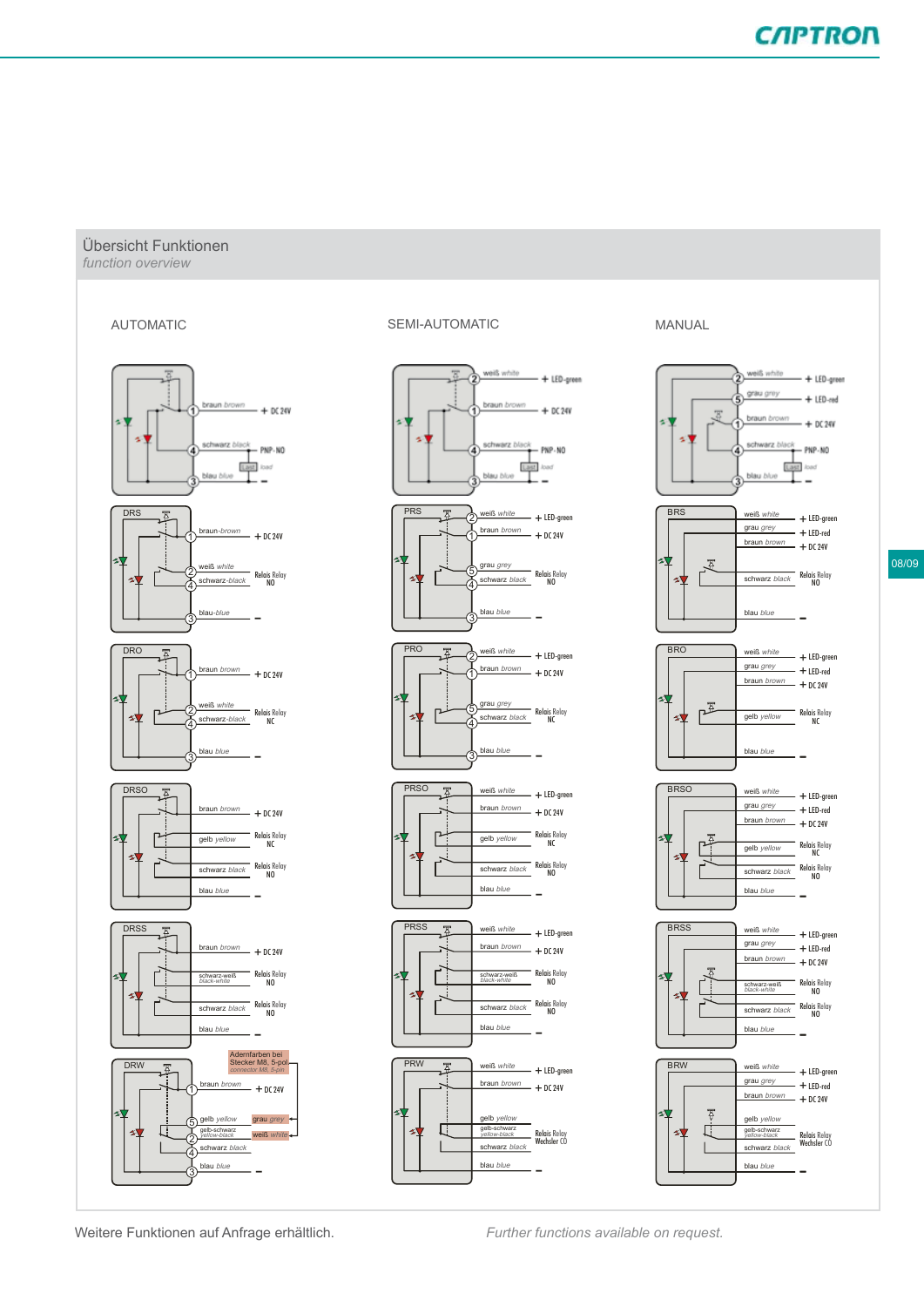# technische daten und anschlussvarianten

# *technical data and connection versions*

| Transistorausgang transistor output          |                                                                               |
|----------------------------------------------|-------------------------------------------------------------------------------|
| Betriebsspannung Supply voltage              | DC 1030V                                                                      |
| Strombelastbarkeit Load current              | 400 mA, kurzschlussfest short-circuit protection                              |
| Ausgang Output                               | PNP - Schließer PNP - NO                                                      |
| Schaltzustandsanzeige Status display         | roter LED-Ring red LED                                                        |
| Betriebszustand stand by display             | grüner LED-Ring (Option: blau) green LED (option: blue)                       |
| Verpolungsschutz Reverse polarity protection | Schutz aller Leitungen protection of all lines                                |
| Kurzschlussschutz Short-circuit protection   | kurzschluss- und überlastsicher short-circuit and overload protection         |
| Spannungsabfall Voltage drop                 | 2,5V bei 200 mA 2,5V at 200 mA                                                |
| Stromaufnahme Current consumption            | 18mA bei 24V 18mA at 24V                                                      |
| Umgebungstemperatur Ambient temperature      | $-30+70^{\circ}C$                                                             |
| Schutzgrad IP Degree of protection           | Front IP69K, Rückseite bis IP67 front IP69K, back side up to IP67             |
| Schutzgrad IK Degree of protection           | Schlagfestigkeit IK08, (5 Joule, 1,7kg) impact strength IK08 (5 Joule, 1,7kg) |
| Betätigungsart Type of operation             | kapazitiv capacitive                                                          |
|                                              |                                                                               |
| Betätigungskraft Operation force             | keine Betätigungskraft notwendig no operation force required                  |
| Relaisausgang relay output                   |                                                                               |
| Betriebsspannung Supply voltage              | DC 24V ± 20%                                                                  |
| Kontaktbelastbarkeit Load current            | 400 mA/DC 48V                                                                 |
| Ausgang Output                               | Relais Schließer / Öffner relay NO/NC                                         |
| Schaltzustandsanzeige Status display         | roter LED-Ring red LED                                                        |
| Betriebszustand stand by display             | grüner LED-Ring (Option: blau) green LED (option: blue)                       |
| Verpolungsschutz Reverse polarity protection | für + und -, $for + and -$                                                    |
| Stromaufnahme Current consumption            | max. 30mA bei 24V max. 30mA at 24V                                            |
| Umgebungstemperatur Ambient temperature      | $-30+70^{\circ}C$                                                             |
| Schutzgrad IP Degree of protection           | Front IP69K, Rückseite bis IP67 front IP69K, back side up to IP67             |
| Schutzgrad IK Degree of protection           | Schlagfestigkeit IK08, (5 Joule, 1,7kg) impact strength IK08 (5 Joule, 1,7kg) |
| Betätigungsart Type of operation             | kapazitiv capacitive                                                          |

Standardsymbole (Sondersymbole auf Anfrage) *standard symbols (further symbols on request)*

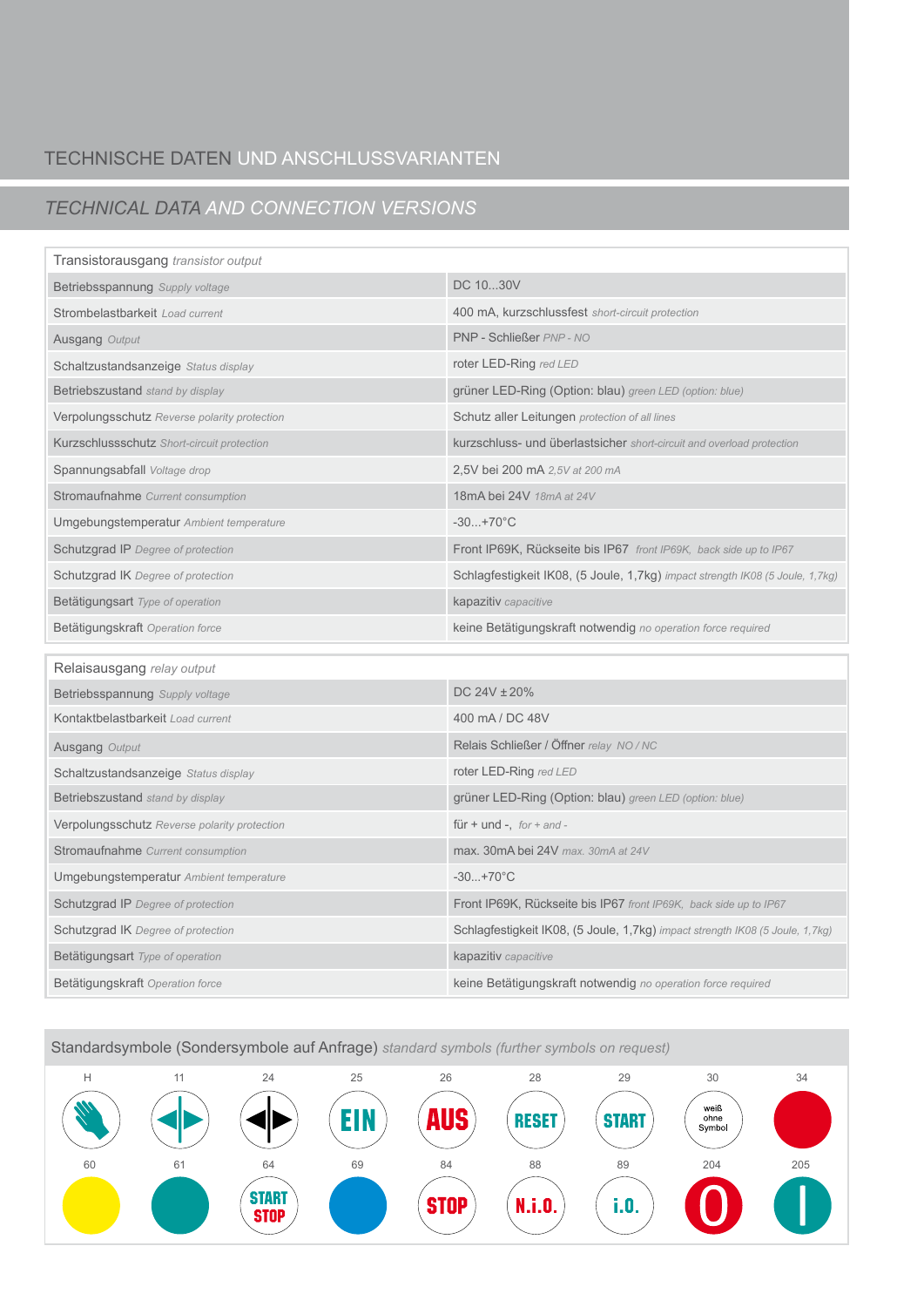| Anschlussvarianten<br>Connection versions |                                           |                                                                                                                                                                                                                                                                                                                                                                                                                              |    |              |                               |                   |  |
|-------------------------------------------|-------------------------------------------|------------------------------------------------------------------------------------------------------------------------------------------------------------------------------------------------------------------------------------------------------------------------------------------------------------------------------------------------------------------------------------------------------------------------------|----|--------------|-------------------------------|-------------------|--|
|                                           | $\bullet$ Standard<br>o Option<br>$= N/A$ |                                                                                                                                                                                                                                                                                                                                                                                                                              | M8 | M12          | Klemmleiste<br>terminal block | Litzen<br>strands |  |
| PNP                                       | Automatic                                 | $1x$ Output<br>$(3-Pol.)$                                                                                                                                                                                                                                                                                                                                                                                                    |    | $\bullet$    | $\bullet$                     |                   |  |
|                                           | Automatic<br>Semi-                        | $1x$ Output<br>$(4-Pol.)$                                                                                                                                                                                                                                                                                                                                                                                                    |    | $\mathsf{o}$ | $\circ$                       |                   |  |
|                                           | Manual                                    | $1x$ Output<br>$(5-Pol.)$                                                                                                                                                                                                                                                                                                                                                                                                    |    | $\mathsf{o}$ | $\bullet$                     |                   |  |
| <b>RELAIS</b>                             | Automatic                                 | $1x$ Output<br>$(4-P01)$                                                                                                                                                                                                                                                                                                                                                                                                     |    | $\mathsf{o}$ | $\bullet$                     |                   |  |
|                                           | Automatic<br>Semi-                        | $1x$ Output<br>$(5-P01.)$                                                                                                                                                                                                                                                                                                                                                                                                    |    | $\bullet$    | $\bullet$                     |                   |  |
|                                           | Manual                                    | $1x$ Output<br>$(6-Pol.)$                                                                                                                                                                                                                                                                                                                                                                                                    |    | $\mathsf{o}$ |                               |                   |  |
|                                           | Automatic                                 | $2x$ Output<br>(6-Pol.)                                                                                                                                                                                                                                                                                                                                                                                                      |    | $\bullet$    |                               |                   |  |
|                                           | Automatic<br>Semi-                        | 2x Output<br>$(7-Pol.)$                                                                                                                                                                                                                                                                                                                                                                                                      |    | $\circ$      |                               |                   |  |
|                                           | Manual                                    | $2x$ Output<br>$(8-P01)$                                                                                                                                                                                                                                                                                                                                                                                                     |    | $\bullet$    |                               |                   |  |
|                                           | Automatic                                 | $\begin{array}{c} \text{1x CO} \\ \text{Output} \\ \text{(5-Pol.)} \end{array}$                                                                                                                                                                                                                                                                                                                                              |    | $\circ$      | $\bullet$                     |                   |  |
|                                           | Automatic<br>Semi-                        | Output<br>(6-Pol.)<br>1xCO                                                                                                                                                                                                                                                                                                                                                                                                   |    | $\circ$      |                               |                   |  |
|                                           | Manual                                    | $\begin{array}{c} \textbf{1} \textbf{1} \textbf{1} \textbf{1} \\ \textbf{1} \textbf{1} \textbf{1} \textbf{1} \\ \textbf{1} \textbf{1} \textbf{1} \textbf{1} \textbf{1} \textbf{1} \\ \textbf{1} \textbf{1} \textbf{1} \textbf{1} \textbf{1} \textbf{1} \textbf{1} \textbf{1} \textbf{1} \textbf{1} \textbf{1} \textbf{1} \textbf{1} \textbf{1} \textbf{1} \textbf{1} \textbf{1} \textbf{1} \textbf{1} \textbf{1} \textbf{1}$ |    | $\bullet$    |                               |                   |  |